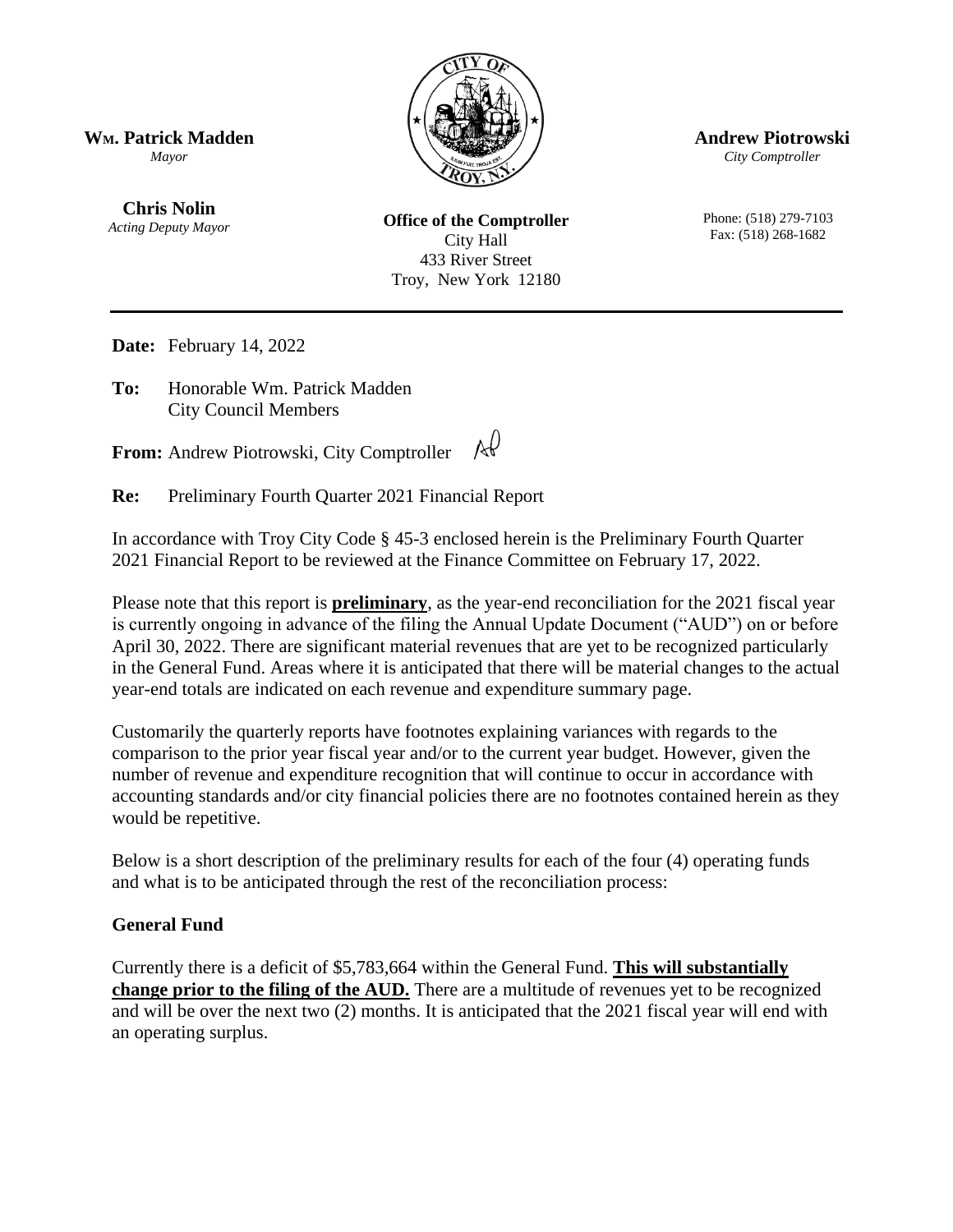#### **Garbage Fund**

Currently there is a deficit of \$294,784 within the Garbage Fund. It is anticipated that there will be a deficit within the fund for the 2021 fiscal year. However, the total deficit will decrease as revenues are recognized as part of the year-end reconciliation process.

#### **Water Fund**

Currently there is a surplus in the Water Fund of \$1,998,682. It is anticipated that this will decrease depending on if and how much of the appropriated amount is transferred to the General Fund as allowed under New York State General Municipal Law.

#### **Sewer Fund**

Currently there is a surplus in the Sewer Fund of \$2,045,507. It is anticipated that there will be no change in the fund balance for the 2021 fiscal year with revenues equaling expenditures. This is based on the policy within the Sewer Fund's Fund Balance pertaining to the contribution for the CSO Project.

The report herein will be reviewed at the February 17, 2022 Finance Committee meeting. Please feel free to contact me prior to the meeting if you would like to discuss the report.

Cc: Chris Nolin, Acting Deputy Mayor Maria DeBonis, City Clerk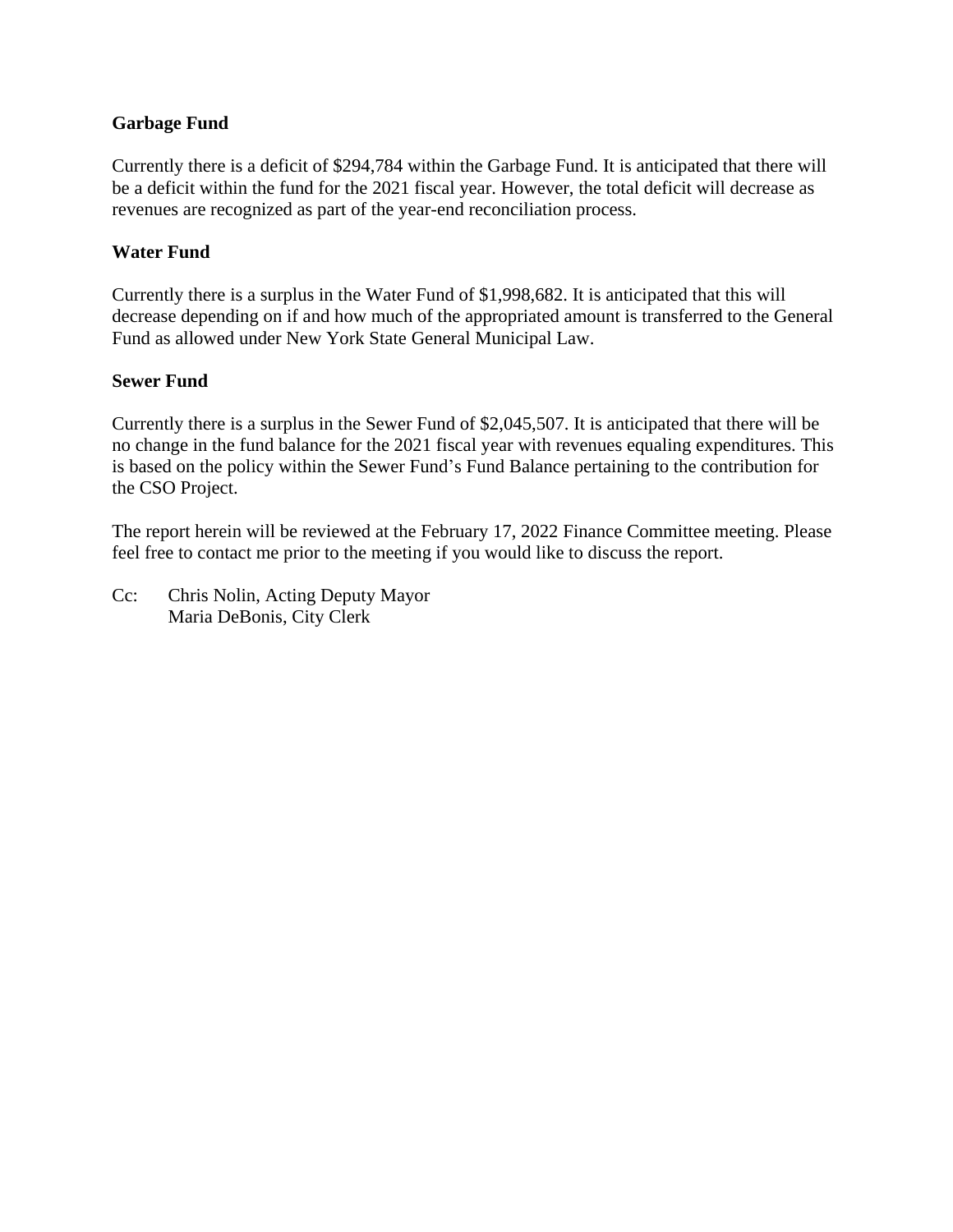## **City of Troy, New York General Fund Revenues 2021 Preliminary Fourth Quarter Report**

| <b>Revenue</b>                           | 12/31/2021     | 12/31/2020 | \$ Change   | % Change    | 2021 Actual | 2021 Budget | \$ Diff       | % Achieved |
|------------------------------------------|----------------|------------|-------------|-------------|-------------|-------------|---------------|------------|
| <b>Real Property Taxes</b>               | 26,086,540     | 25,165,591 | 920,949     | 3.66%       | 26,086,540  | 26,086,544  | (4)           | 100.00%    |
| <b>Local Sources</b>                     | 18,701,087     | 20,112,060 | (1,410,973) | $-7.02%$    | 18,701,087  | 20,168,290  | (1,467,203)   | 92.73%     |
| <b>General Government Support</b>        | 310,379        | 335,883    | (25,504)    | $-7.59%$    | 310,379     | 424,946     | (114, 567)    | 73.04%     |
| <b>Public Safety</b>                     | 897,676        | 432,420    | 465,256     | 107.59%     | 897,676     | 753,000     | 144,676       | 119.21%    |
| Health                                   | 2,071,802      | 2,012,106  | 59,696      | 2.97%       | 2,071,802   | 2,275,000   | (203, 198)    | 91.07%     |
| Transportation                           | 899,792        | 571,196    | 328,596     | 57.53%      | 899,792     | 960,000     | (60,208)      | 93.73%     |
| Recreation                               | ,008,366       | 702,068    | 306,297     | 43.63%      | 1,008,366   | 1,288,500   | (280, 134)    | 78.26%     |
| <b>Intergovernmental Charges</b>         | 135,050        | 262,151    | (127, 101)  | $-48.48%$   | 135,050     | 310,000     | (174,950)     | 43.56%     |
| Use Of Money & Property                  | 35,872         | 125,285    | (89, 413)   | $-71.37%$   | 35,872      | 132,750     | (96, 878)     | 27.02%     |
| Licenses & Permits                       | 553,815        | 632,125    | (78, 311)   | $-12.39%$   | 553,815     | 1,018,250   | (464, 435)    | 54.39%     |
| Fines & Forfeitures                      | 702,282        | 638,088    | 64,194      | 10.06%      | 702,282     | 1,726,000   | (1,023,718)   | 40.69%     |
| Sale Of Property & Compensation For Loss | 178,866        | 226,817    | (47,950)    | $-21.14%$   | 178,866     | 425,000     | (246, 134)    | 42.09%     |
| Miscellaneous                            | 1,699,399      | 1,567,279  | 132,119     | 8.43%       | 1,699,399   | 1,716,182   | (16,783)      | 99.02%     |
| <b>Interfund Revenues</b>                | 2,600,230      | 2,669,626  | (69, 395)   | $-2.60%$    | 2,600,230   | 2,985,905   | (385, 675)    | 87.08%     |
| <b>State Aid</b>                         | 15,633,531     | 11,869,168 | 3,764,363   | 31.72%      | 15,633,531  | 15,889,585  | (256, 054)    | 98.39%     |
| Federal Aid                              | 18,770,010     | 159,900    | 18,610,110  | 11638.58%   | 18,770,010  | 20,939,896  | (2,169,887)   | 89.64%     |
| <b>Intrafund Revenues</b>                | 369,062        | 2,759,544  | (2,390,482) | $-86.63%$   | 369,062     | 3,038,187   | (2,669,125)   | 12.15%     |
| Serial Bonds                             | $\overline{0}$ | 850,000    | (850,000)   | $-100.00\%$ |             |             |               |            |
| <b>Appropriated Fund Balance</b>         | $\Omega$       |            | 0           | 100.00%     |             | 350,000     | (350,000)     | $0.00\%$   |
| <b>Total General Fund Revenues</b>       | 90,653,757     | 71,091,308 | 20,412,450  | 28.71%      | 90,653,757  | 100,488,035 | (9, 484, 278) | 90.21%     |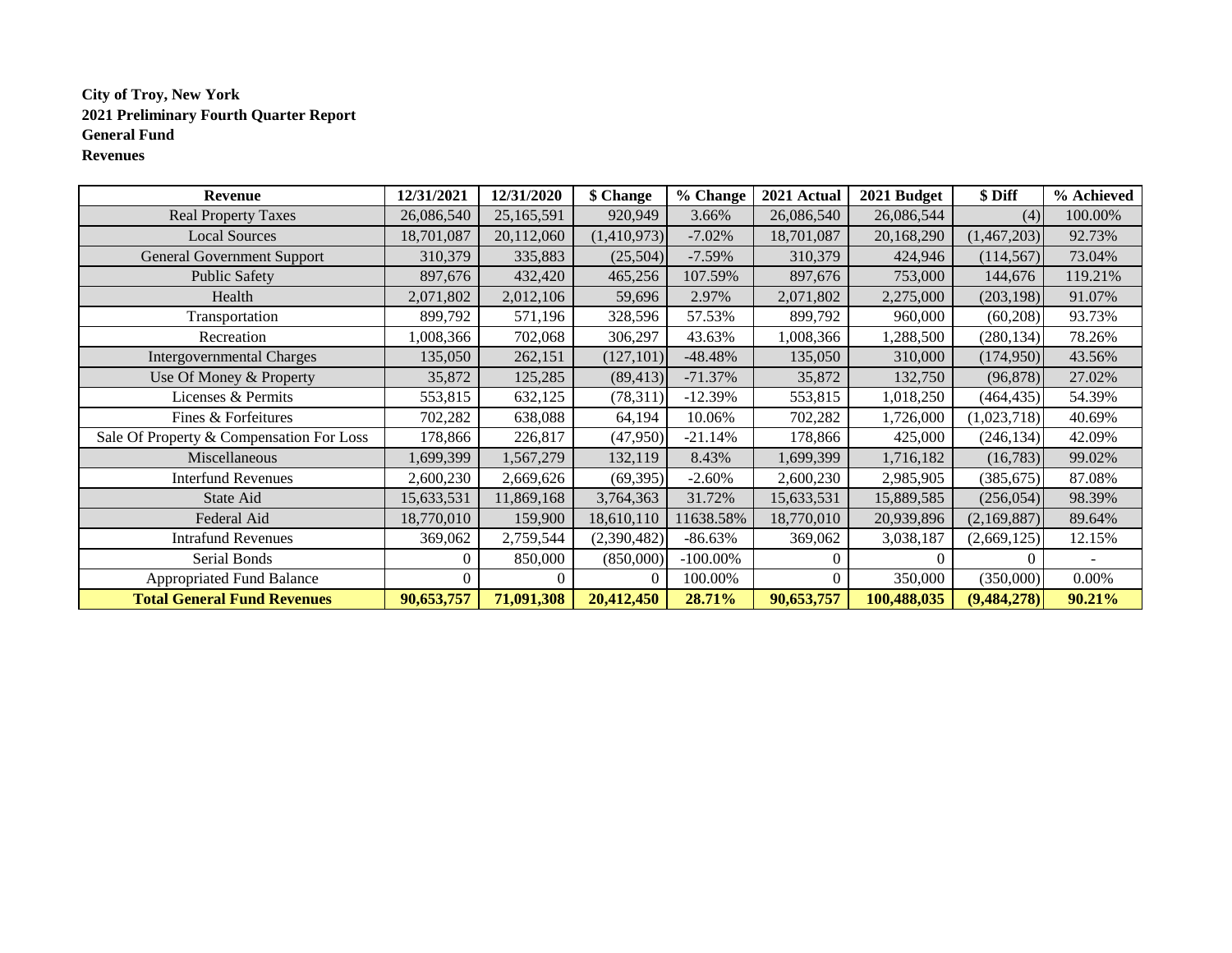# **City of Troy, New York General Fund Expenditures 2021 Preliminary Fourth Quarter Report**

| <b>Expenditure</b>                   | 12/31/2021     | 12/31/2020     | \$ Change      | % Change    | 2021 Actual    | 2021 Budget | \$ Rem         | % Expended |
|--------------------------------------|----------------|----------------|----------------|-------------|----------------|-------------|----------------|------------|
| <b>Code 1 - Salaries</b>             |                |                |                |             |                |             |                |            |
| <b>Permanent Salaries</b>            | 24,354,418     | 23,790,442     | 563,976        | 2.37%       | 24,354,418     | 24,782,601  | 428,183        | 98.27%     |
| <b>Temporary Salaries</b>            | 628,423        | 430,934        | 197,490        | 45.83%      | 628,423        | 681,679     | 53,256         | 92.19%     |
| Overtime                             | 351,177        | 247,209        | 103,968        | 42.06%      | 351,177        | 294,057     | (57, 119)      | 119.42%    |
| Overtime - Snow Plowing              | 148,239        | 132,175        | 16,064         | 12.15%      | 148,239        | 175,000     | 26,761         | 84.71%     |
| Overtime - Police                    | 1,528,830      | 1,453,554      | 75,276         | 5.18%       | 1,528,830      | 1,634,234   | 105,404        | 93.55%     |
| Overtime - Fire                      | 1,868,389      | 1,411,087      | 457,302        | 32.41%      | 1,868,389      | 1,817,288   | (51, 102)      | 102.81%    |
| Overtime - Public Safety Grants      | 121,665        | 404,135        | (282, 471)     | $-69.90%$   | 121,665        | 228,968     | 107,304        | 53.14%     |
| Misc. Other                          | 2,589,121      | 2,323,165      | 265,957        | 11.45%      | 2,589,121      | 2,449,070   | (140, 051)     | 105.72%    |
| <b>Total Code 1</b>                  | 31,590,262     | 30,192,701     | 1,397,561      | 4.63%       | 31,590,262     | 32,062,897  | 472,635        | 98.53%     |
|                                      |                |                |                |             |                |             |                |            |
| <b>Code 2 - Fixed Assets</b>         | 1,011,384      | 274,586        | 736,798        | 268.33%     | 1,011,384      | 1,250,181   | 238,797        | 80.90%     |
|                                      |                |                |                |             |                |             |                |            |
| Code 3 - Materials & Supplies        | 2,377,425      | 2,300,092      | 77,333         | 3.36%       | 2,377,425      | 2,876,167   | 498,743        | 82.66%     |
|                                      |                |                |                |             |                |             |                |            |
| <b>Code 4 - Contractual Services</b> |                |                |                |             |                |             |                |            |
| <b>Utilities</b>                     | 2,661,466      | 2,008,034      | 653,432        | 32.54%      | 2,661,466      | 2,615,794   | (45, 672)      | 101.75%    |
| Postage                              | 39,478         | 45,381         | (5,903)        | $-13.01%$   | 39,478         | 60,824      | 21,346         | 64.91%     |
| Printing & Advertising               | 53,607         | 41,149         | 12,458         | 30.27%      | 53,607         | 73,901      | 20,294         | 72.54%     |
| Repairs & Rentals                    | 1,055,368      | 922,387        | 132,981        | 14.42%      | 1,055,368      | 1,151,216   | 95,848         | 91.67%     |
| Insurance                            | 520,464        | 400,719        | 119,744        | 29.88%      | 520,464        | 518,228     | (2,236)        | 100.43%    |
| Dues                                 | 31,417         | 42,697         | (11,280)       | $-26.42%$   | 31,417         | 53,529      | 22,112         | 58.69%     |
| <b>Consultant Services</b>           | 3,091,515      | 2,846,596      | 244,919        | 8.60%       | 3,091,515      | 3,775,081   | 683,566        | 81.89%     |
| Training                             | 157,305        | 128,249        | 29,056         | 22.66%      | 157,305        | 247,605     | 90,300         | 63.53%     |
| Travel                               | 37,202         | 11,139         | 26,064         | 233.99%     | 37,202         | 49,852      | 12,650         | 74.63%     |
| Judgments & Claims                   | 1,824          | 356,941        | (355, 117)     | -99.49%     | 1,824          | 25,000      | 23,176         | 7.30%      |
| Contingencies - Operating            | $\overline{0}$ | $\overline{0}$ | $\overline{0}$ |             | $\overline{0}$ | 38,620      | 38,620         | $0.00\%$   |
| Uniforms                             | 173,930        | 226,900        | (52, 971)      | $-23.35%$   | 173,930        | 325,672     | 151,742        | 53.41%     |
| <b>Medical Expenses</b>              | 56,274         | 49,294         | 6,980          | 14.16%      | 56,274         | 66,055      | 9,781          | 85.19%     |
| Misc. Other                          | 2,522          | 2,542          | (20)           | $-0.79%$    | 2,522          | 13,500      | 10,978         | 18.68%     |
| <b>Total Code 4</b>                  | 7,882,372      | 7,082,029      | 800,342        | 11.30%      | 7,882,372      | 9,014,876   | 1,132,505      | 87.44%     |
|                                      |                |                |                |             |                |             |                |            |
| Code 6/7 - Debt Service              | 8,972,286      | 8,760,887      | 211,398        | 2.41%       | 8,972,286      | 8,741,791   | (230, 495)     | 102.64%    |
|                                      |                |                |                |             |                |             |                |            |
| <b>Code 8 - Benefits</b>             |                |                |                |             |                |             |                |            |
| Pension - Current Year Cost          | 8,433,900      | 7,281,505      | 1,152,395      | 15.83%      | 8,433,900      | 8,456,366   | 22,466         | 99.73%     |
| Pension - Prior Year Payback         | 868,648        | $\Omega$       | 868,648        | 100.00%     | 868,648        | 868,648     | $\overline{0}$ | 100.00%    |
| <b>Health Insurance</b>              | 12,990,272     | 11,278,628     | 1,711,644      | 15.18%      | 12,990,272     | 12,727,166  | (263, 106)     | 102.07%    |
| Dental Insurance                     | 523,830        | 442,684        | 81,146         | 18.33%      | 523,830        | 559,295     | 35,465         | 93.66%     |
| Social Security                      | 2,289,757      | 2,202,274      | 87,483         | 3.97%       | 2,289,757      | 2,411,169   | 121,412        | 94.96%     |
| <b>Worker's Compensation</b>         | 357,852        | 416,203        | (58, 352)      | $-14.02%$   | 357,852        | 400,000     | 42,148         | 89.46%     |
| <b>Unemployment Insurance</b>        | $\overline{0}$ | 74,114         | (74, 114)      | $-100.00\%$ | 0              | 90,000      | 90,000         | $0.00\%$   |
| <b>Total Code 8</b>                  | 25,464,259     | 21,695,409     | 3,768,851      | 17.37%      | 25,464,259     | 25,512,644  | 48,385         | 99.81%     |
|                                      |                |                |                |             |                |             |                |            |
| <b>Code 9 - Interfund Transfers</b>  | 19,139,434     | 1,293,938      | 17,845,496     | 1379.16%    | 19,139,434     | 20,994,624  | 1,855,190      | 91.16%     |
|                                      |                |                |                |             |                |             |                |            |
| <b>Total General Fund Expenses</b>   | 96,437,421     | 71,599,642     | 24,837,779     | 34.69%      | 96,437,421     | 100,453,181 | 4,015,760      | 96.00%     |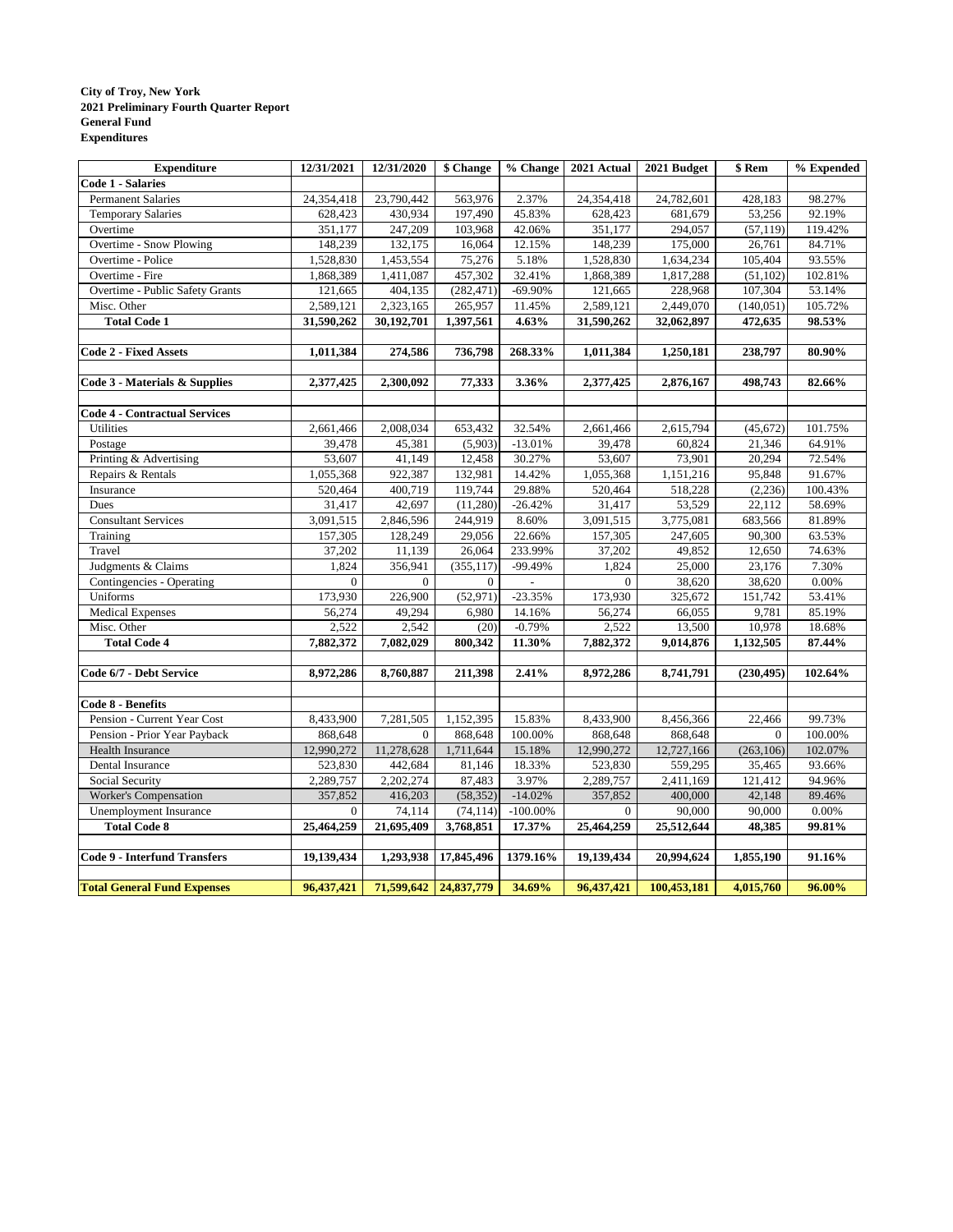## **City of Troy, New York General Fund Recap of Results 2021 Preliminary Fourth Quarter Report**

| <b>Description</b>        | 2021        | 2020       | <b>Difference</b> |  |
|---------------------------|-------------|------------|-------------------|--|
|                           |             |            |                   |  |
| <b>Total Revenues</b>     | 90,653,757  | 71,091,308 | 19,562,450        |  |
|                           |             |            |                   |  |
| <b>Total Expenditures</b> | 96,437,421  | 71,599,642 | 24,837,779        |  |
|                           |             |            |                   |  |
| <b>Surplus (Deficit)</b>  | (5,783,664) | (508, 334) | (5,275,329)       |  |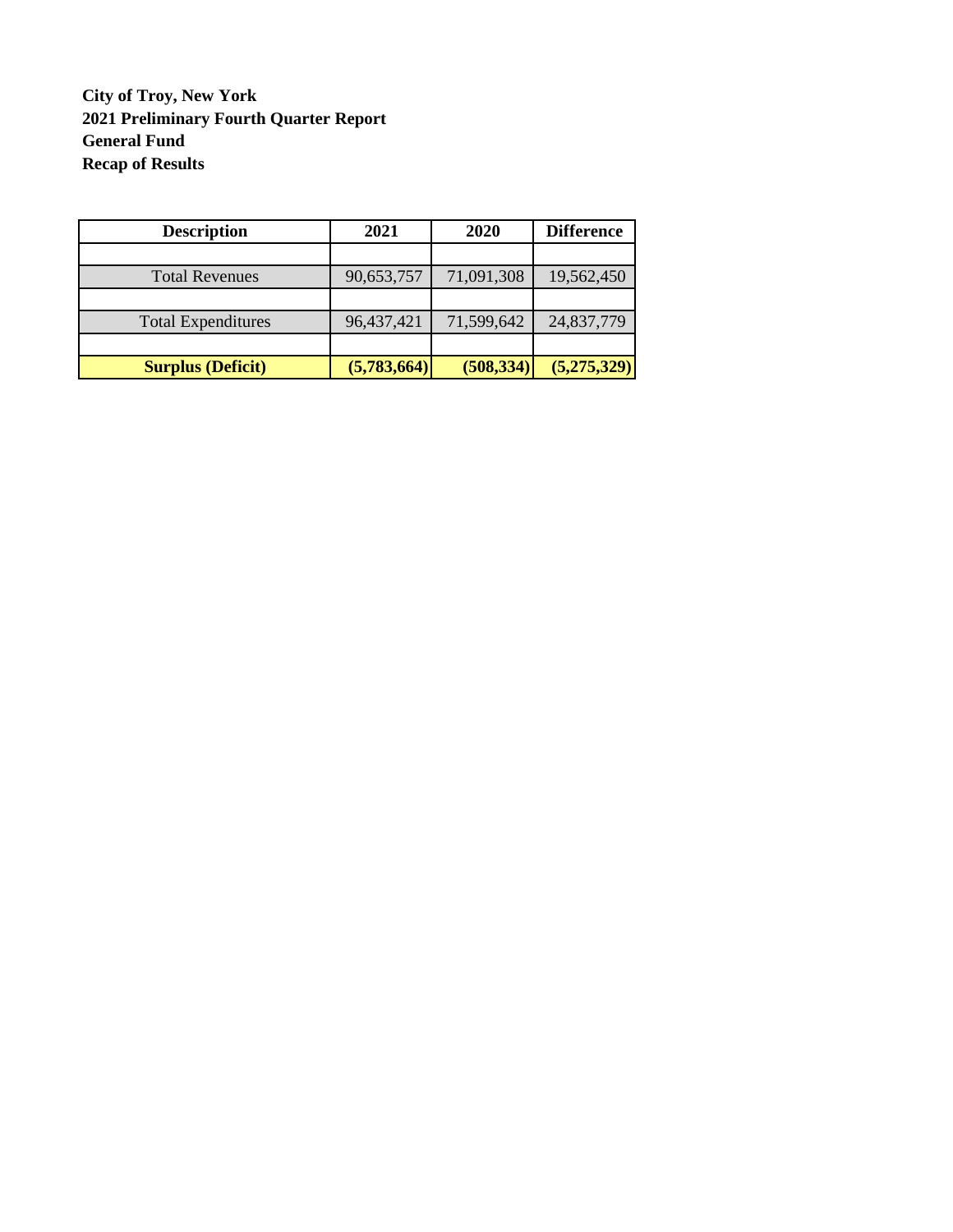## **City of Troy, New York Garbage Fund Revenues 2021 Preliminary Fourth Quarter Report**

| Revenue                    | 12/31/2021 | 12/31/2020 | \$ Change | % Change  | 2021 Actual | 2021 Budget | \$ Diff    | % Achieved |
|----------------------------|------------|------------|-----------|-----------|-------------|-------------|------------|------------|
| Departmental Income        | 3,377,713  | 3,341,058  | 36,655    | 1.10%     | 3,377,713   | 3,628,940   | (251, 227) | 93.08%     |
| Use Of Money & Property    | 99,508     | 137,501    | (37,993)  | $-27.63%$ | 99,508      | 130,000     | (30, 492)  | 76.54%     |
| Permits                    | 20,600     |            | 20,600    | 100.00%   | 20,600      | 32,500      | (11,900)   | 63.38%     |
| Miscellaneous              | 94,288     | 52,178     | 42,110    | 80.71%    | 94,288      | 64,692      | 29,596     | 145.75%    |
| State Aid                  |            | 9,998      | (9,998)   |           |             | 108,501     | (108, 501) | $0.00\%$   |
| Federal Aid                |            |            |           |           |             | 11,475      | (11, 475)  | 0.00%      |
| <b>Interfund Transfers</b> | 666,719    | 701,275    | (34, 556) | $-4.93\%$ | 666,719     | 666,719     |            | 100.00%    |
| <b>Total</b>               | 4,258,829  | 4,242,010  | 16,819    | 0.40%     | 4,258,829   | 4,642,827   | (383,998)  | 91.73%     |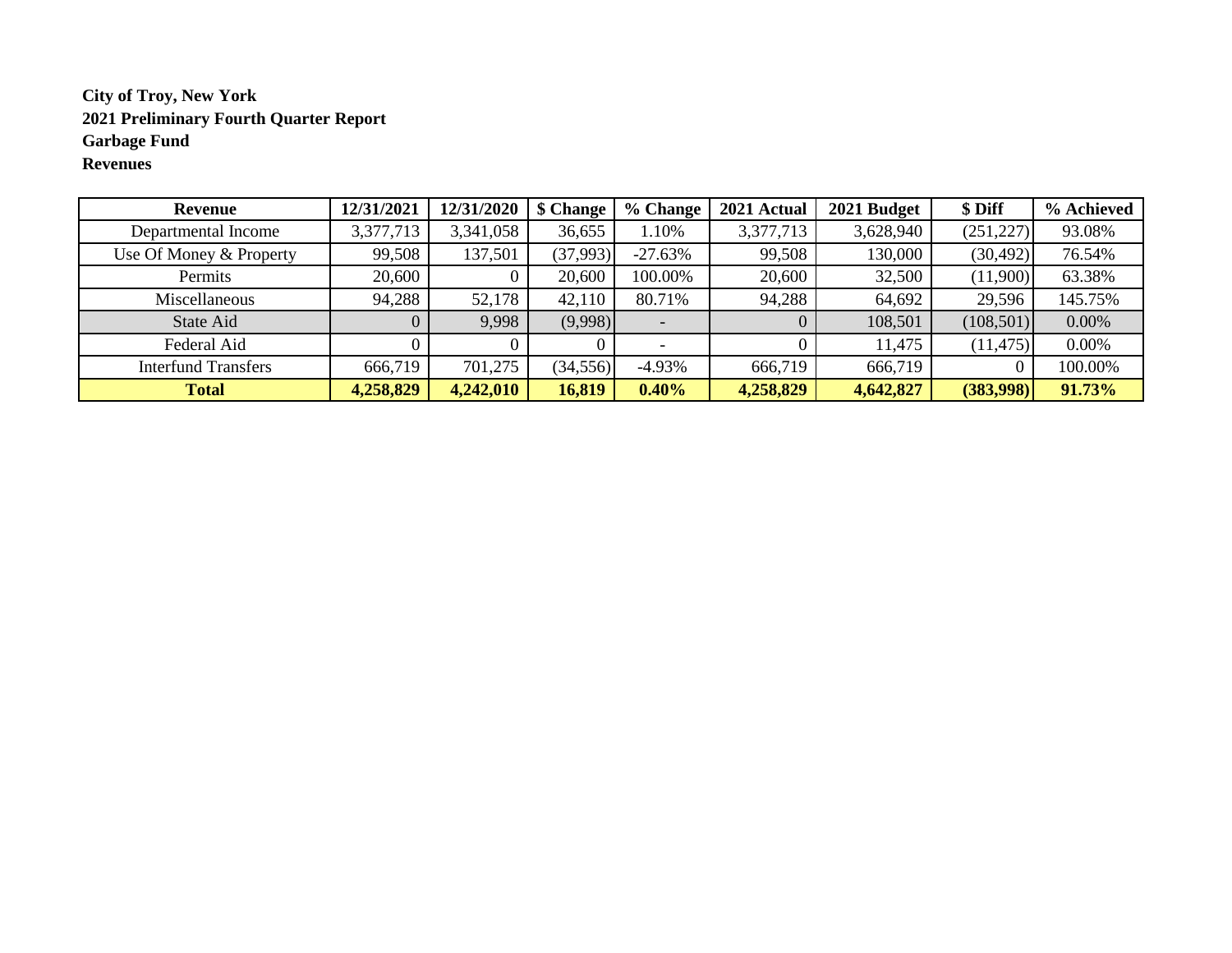# **City of Troy, New York Garbage Fund Expenditures 2021 Preliminary Fourth Quarter Report**

| <b>Expenditure</b>                       | 12/31/2021 | 12/31/2020     | \$ Change      | % Change       | 2021 Actual    | 2021 Budget | \$ Rem         | % Expended |
|------------------------------------------|------------|----------------|----------------|----------------|----------------|-------------|----------------|------------|
| <b>Code 1 - Salaries</b>                 |            |                |                |                |                |             |                |            |
| <b>Permanent Salaries</b>                | 1,436,405  | 1,415,430      | 20,975         | 1.48%          | 1,436,405      | 1,483,477   | 47,072         | 96.83%     |
| <b>Temporary Salaries</b>                | 18,689     | 20,802         | (2,112)        | 100.00%        | 18,689         | 15,000      | (3,689)        | 100.00%    |
| Overtime                                 | 153,039    | 111,614        | 41,425         | 37.11%         | 153,039        | 100,932     | (52, 107)      | 151.63%    |
| Misc. Other                              | 74,286     | 63,831         | 10,455         | 16.38%         | 74,286         | 37,600      | (36,686)       | 197.57%    |
| <b>Total Code 1</b>                      | 1,682,418  | 1,611,676      | 70,742         | 4.39%          | 1,682,418      | 1,637,009   | (45, 409)      | 102.77%    |
|                                          |            |                |                |                |                |             |                |            |
| <b>Code 2 - Fixed Assets</b>             | 4,087      | 14             | 4,073          | 100.00%        | 4,087          | 14,000      | 9,913          | 29.20%     |
|                                          |            |                |                |                |                |             |                |            |
| <b>Code 3 - Materials &amp; Supplies</b> | 129,023    | 91,249         | 37,774         | 41.40%         | 129,023        | 140,025     | 11,002         | 92.14%     |
| <b>Code 4 - Contractual Services</b>     |            |                |                |                |                |             |                |            |
| Postage                                  | 4,694      | 1,538          | 3,157          | 205.28%        | 4,694          | 5,800       | 1,106          | 80.93%     |
| Printing & Advertising                   | 4,882      | 1,837          | 3,045          | 165.74%        | 4,882          | 8,000       | 3,118          | 61.02%     |
| <b>Tipping Fees</b>                      | 1,051,260  | 1,045,043      | 6,217          | 0.59%          | 1,051,260      | 1,061,000   | 9,740          | 99.08%     |
| Insurance                                | 26,282     | 20,225         | 6,057          | 29.95%         | 26,282         | 22,012      | (4,270)        | 119.40%    |
| <b>Consultant Services</b>               | 133,758    | 272,623        | (138, 865)     | $-50.94%$      | 133,758        | 153,671     | 19,913         | 87.04%     |
| Training                                 | 3,909      | 20,874         | (16,965)       | $-81.27%$      | 3,909          | 12,475      | 8,565          | 31.34%     |
| Contingency                              | $\Omega$   | $\overline{0}$ | $\overline{0}$ |                | $\overline{0}$ | 30,080      | 30,080         | $0.00\%$   |
| Due To Other Funds                       | 518,067    | 511,888        | 6,179          | 1.21%          | 518,067        | 518,067     | $\overline{0}$ | 100.00%    |
| <b>Total Code 4</b>                      | 1,742,851  | 1,874,028      | (131, 176)     | $-7.00\%$      | 1,742,851      | 1,811,105   | 68,253         | 96.23%     |
|                                          |            |                |                |                |                |             |                |            |
| Code 6/7 - Debt Service                  | 46,835     | 23,623         | 23,212         | 98.26%         | 46,835         | 46,835      | $\bf{0}$       | 100.00%    |
| <b>Code 8 - Benefits</b>                 |            |                |                |                |                |             |                |            |
| Pension                                  | 272,278    | 258,326        | 13,952         | $\overline{a}$ | 272,278        | 280,528     | 8,250          | 97.06%     |
| <b>Health Insurance</b>                  | 525,660    | 392,459        | 133,201        | 33.94%         | 525,660        | 524,321     | (1, 339)       | 100.26%    |
| Dental Insurance                         | 27,195     | 19,518         | 7,677          | 39.33%         | 27,195         | 29,036      | 1,841          | 93.66%     |
| Social Security                          | 122,294    | 117,841        | 4,453          | 3.78%          | 122,294        | 124,968     | 2,674          | 97.86%     |
| <b>Worker's Compensation</b>             | 970        | 13,530         | (12, 559)      | $-92.83%$      | 970            | 35,000      | 34,030         | 2.77%      |
| <b>Total Code 8</b>                      | 948,398    | 801,674        | 146,724        | 18.30%         | 948,398        | 993,853     | 45,455         | 95.43%     |
|                                          |            |                |                |                |                |             |                |            |
| <b>Grand Total</b>                       | 4,553,612  | 4,402,264      | 151,349        | 3.44%          | 4,553,612      | 4,642,827   | 89,215         | 98.08%     |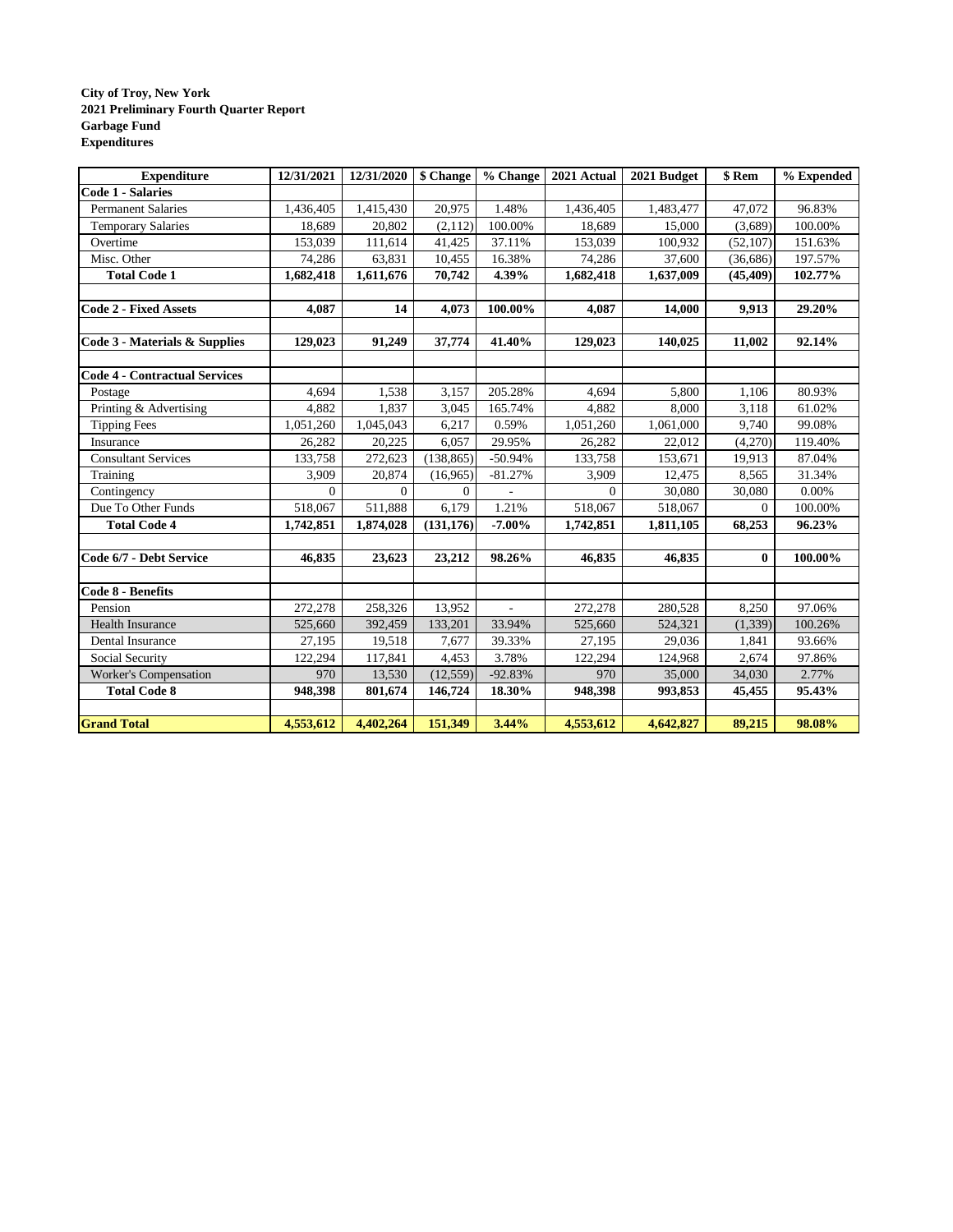**City of Troy, New York Garbage Fund Recap of Results 2021 Preliminary Fourth Quarter Report**

| <b>Description</b>        | 2021       | 2020       | <b>Difference</b> |
|---------------------------|------------|------------|-------------------|
|                           |            |            |                   |
| <b>Total Revenues</b>     | 4,258,829  | 4,242,010  | 16,819            |
|                           |            |            |                   |
| <b>Total Expenditures</b> | 4,553,612  | 4,402,264  | 151,349           |
|                           |            |            |                   |
| <b>Surplus (Deficit)</b>  | (294, 784) | (160, 254) | (134, 530)        |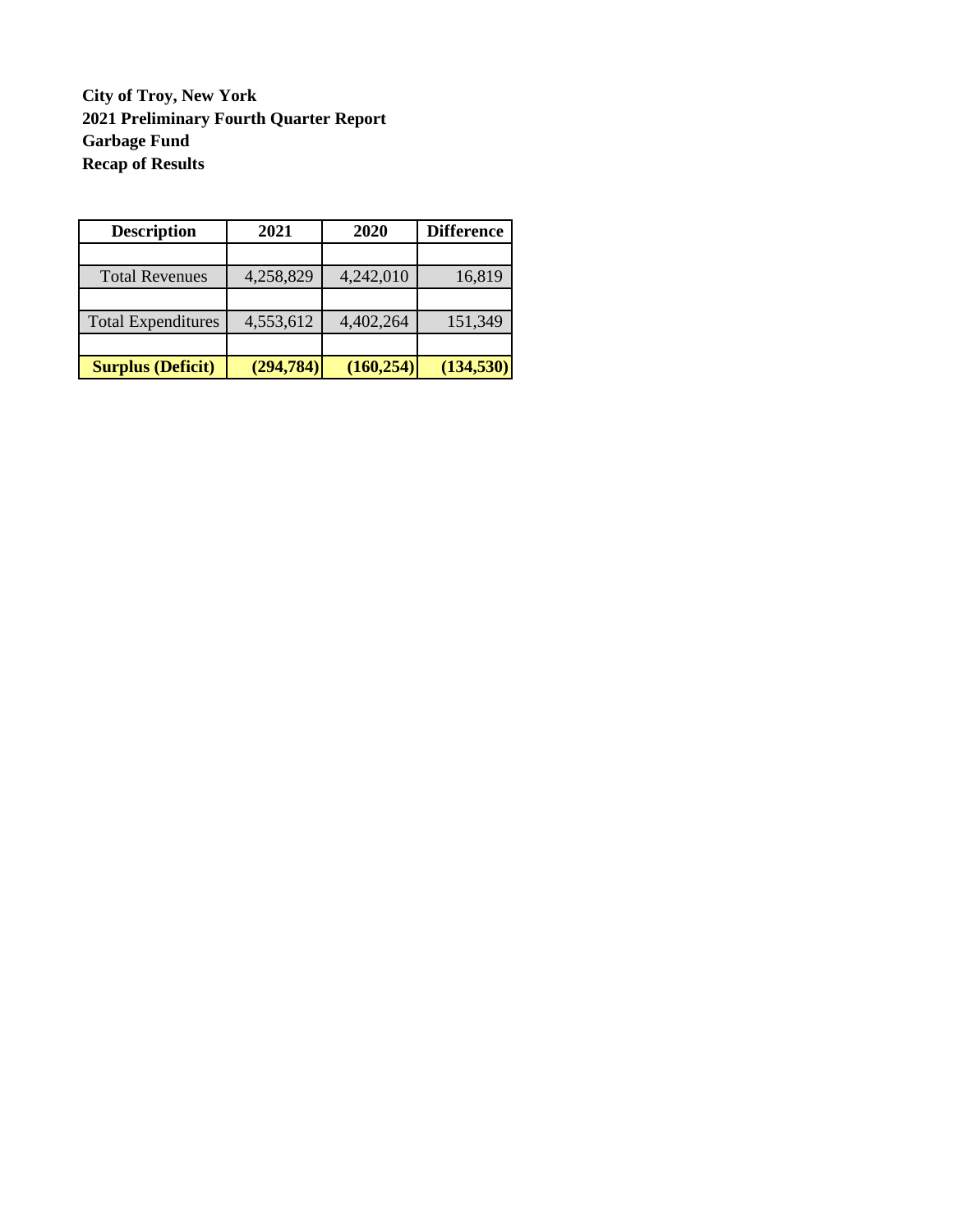### **City of Troy, New York Water Fund Revenues 2021 Preliminary Fourth Quarter Report**

| Revenue                              | 12/31/2021 | 12/31/2020 | \$ Change  | % Change  | 2021 Actual | 2021 Budget | \$ Diff    | % Achieved |
|--------------------------------------|------------|------------|------------|-----------|-------------|-------------|------------|------------|
| <b>City Water Sales</b>              | 4,146,690  | 3,995,943  | 150,747    | 3.77%     | 4,146,690   | 4,500,000   | (353,310)  | 92.15%     |
| <b>Outside Community Water Sales</b> | 6,318,297  | 6,698,087  | (379, 791) | $-5.67\%$ | 6,318,297   | 6,955,000   | (636,703)  | 90.85%     |
| <b>Unmetered Sales</b>               | 449,987    | 255,942    | 194,045    | 75.82%    | 449,987     | 257,422     | 192,565    | 174.81%    |
| Use Of Money & Property              | 301,522    | 318,279    | (16, 757)  | $-5.26%$  | 301,522     | 282,100     | 19,422     | 106.88%    |
| Permits                              | 9,350      | 3,640      | 5,710      | 156.87%   | 9,350       | 12,175      | (2,825)    | 76.80%     |
| Sale Of Property                     | 15,475     | 11,396     | 4,079      | 35.79%    | 15,475      | 54,333      | (38, 858)  | 28.48%     |
| Miscellaneous                        | 136,342    | 126,929    | 9,413      | 7.42%     | 136,342     | 140,710     | (4,368)    | 96.90%     |
| <b>Interfund Revenues</b>            | 920,966    | 380,393    | 540,573    | 142.11%   | 920,966     | 336,067     | 584,899    | 274.04%    |
| <b>Appropriated Fund Balance</b>     |            |            |            |           |             | 175,000     | (175,000)  | $0.00\%$   |
| <b>Total</b>                         | 12,298,628 | 11,790,609 | 508,019    | 4.31%     | 12,298,628  | 12,712,807  | (414, 179) | 96.74%     |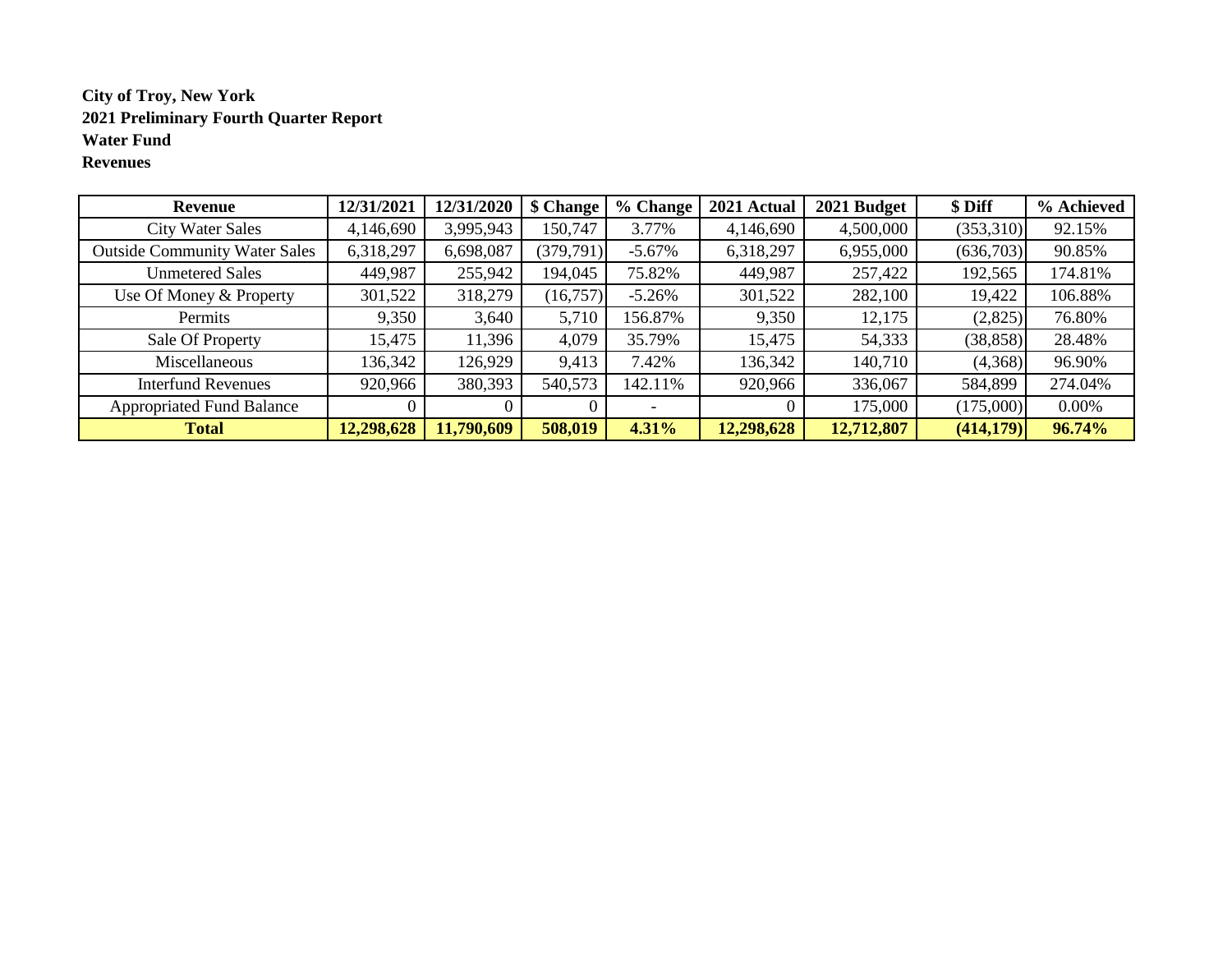# **City of Troy, New York Water Fund Expenditures 2021 Preliminary Fourth Quarter Report**

| <b>Expenditure</b>                   | 12/31/2021 | 12/31/2020 | \$ Change   | % Change   | 2021 Actual | 2021 Budget | \$ Rem    | % Expended |
|--------------------------------------|------------|------------|-------------|------------|-------------|-------------|-----------|------------|
| <b>Code 1 - Salaries</b>             |            |            |             |            |             |             |           |            |
| <b>Permanent Salaries</b>            | 2,964,601  | 2,890,459  | 74,142      | 2.57%      | 2,964,601   | 3,021,089   | 56,488    | 98.13%     |
| Overtime                             | 204,507    | 197,695    | 6,811       | 3.45%      | 204,507     | 190,500     | (14,007)  | 107.35%    |
| Misc Other                           | 100,187    | 99,426     | 761         | 0.77%      | 100,187     | 82,132      | (18,055)  | 121.98%    |
| <b>Total Code 1</b>                  | 3,269,295  | 3,187,580  | 81,715      | 2.56%      | 3,269,295   | 3,293,721   | 24,426    | 99.26%     |
|                                      |            |            |             |            |             |             |           |            |
| Code 2 - Fixed Assets                | 2,500      | 40,983     | (38, 483)   | $-93.90\%$ | 2,500       | 8,000       | 5,500     | 31.25%     |
|                                      |            |            |             |            |             |             |           |            |
| Code 3 - Materials & Supplies        | 1,398,376  | 1,587,704  | (189, 328)  | $-11.92\%$ | 1,398,376   | 1,481,940   | 83,564    | 94.36%     |
|                                      |            |            |             |            |             |             |           |            |
| <b>Code 4 - Contractual Services</b> |            |            |             |            |             |             |           |            |
| <b>Utilities</b>                     | 290,315    | 231,304    | 59,011      | 25.51%     | 290,315     | 307,709     | 17,394    | 94.35%     |
| Postage                              | 28,826     | 33,106     | (4,280)     | $-12.93%$  | 28,826      | 27,000      | (1,826)   | 106.76%    |
| Printing & Advertising               | 3,609      | 3,315      | 294         | 8.87%      | 3,609       | 5,500       | 1,891     | 65.61%     |
| Repairs & Rentals                    | 46,225     | 63,776     | (17, 551)   | $-27.52%$  | 46,225      | 54,000      | 7,775     | 85.60%     |
| Insurance                            | 105,128    | 80,902     | 24,226      | 29.95%     | 105,128     | 106,048     | 920       | 99.13%     |
| Dues                                 | 125        | 3,890      | (3,765)     | $-96.79%$  | 125         | 3,000       | 2,875     | 4.17%      |
| <b>Consultant Services</b>           | 241,480    | 176,597    | 64,883      | 36.74%     | 241,480     | 254,305     | 12,825    | 94.96%     |
| Training                             | 2,865      | 4,393      | (1,528)     | $-34.78%$  | 2,865       | 4,600       | 1,735     | 62.28%     |
| Travel                               | 17         | $\Omega$   | 17          | 100.00%    | 17          | 500         | 483       | 3.46%      |
| Uniforms                             | 48,534     | 46,234     | 2,301       | 4.98%      | 48,534      | 55,685      | 7,151     | 87.16%     |
| Misc Other                           | 2,206,867  | 2,953,818  | (746, 952)  | $-25.29%$  | 2,206,867   | 4,310,209   | 2,103,342 | 51.20%     |
| <b>Total Code 4</b>                  | 2,973,990  | 3,597,333  | (623, 342)  | $-17.33\%$ | 2,973,990   | 5,128,556   | 2,154,565 | 57.99%     |
|                                      |            |            |             |            |             |             |           |            |
| Code 6/7 - Debt Service              | 720,917    | 697,574    | 23,343      | 3.35%      | 720,917     | 758,035     | 37,118    | 95.10%     |
| <b>Code 8 - Benefits</b>             |            |            |             |            |             |             |           |            |
| Pension                              | 536,807    | 524,108    | 12,699      | 2.42%      | 536,807     | 578,575     | 41,768    | 92.78%     |
| Health Insurance                     | 990,877    | 775,748    | 215,128     | 27.73%     | 990,877     | 988,352     | (2,525)   | 100.26%    |
| Dental Insurance                     | 48,702     | 36,384     | 12,318      | 33.86%     | 48,702      | 51,999      | 3,297     | 93.66%     |
| Social Security                      | 240,014    | 234,266    | 5,748       | 2.45%      | 240,014     | 270,635     | 30,621    | 88.69%     |
| Workers' Compensation                | 43,469     | 29,413     | 14,055      | 47.79%     | 43,469      | 50,000      | 6,531     | 86.94%     |
| <b>Total Code 8</b>                  | 1,859,868  | 1,599,919  | 259,949     | 16.25%     | 1,859,868   | 1,939,561   | 79,693    | 95.89%     |
|                                      |            |            |             |            |             |             |           |            |
| Code 9 - Interfund Transfers         | 75,000     | 1,405,000  | (1,330,000) | $-94.66%$  | 75,000      | 75,000      | $\bf{0}$  | 100.00%    |
|                                      |            |            |             |            |             |             |           |            |
| <b>Grand Total</b>                   | 10,299,946 | 12,116,093 | (1,816,146) | $-14.99\%$ | 10,299,946  | 12,684,813  | 2,384,866 | 81.20%     |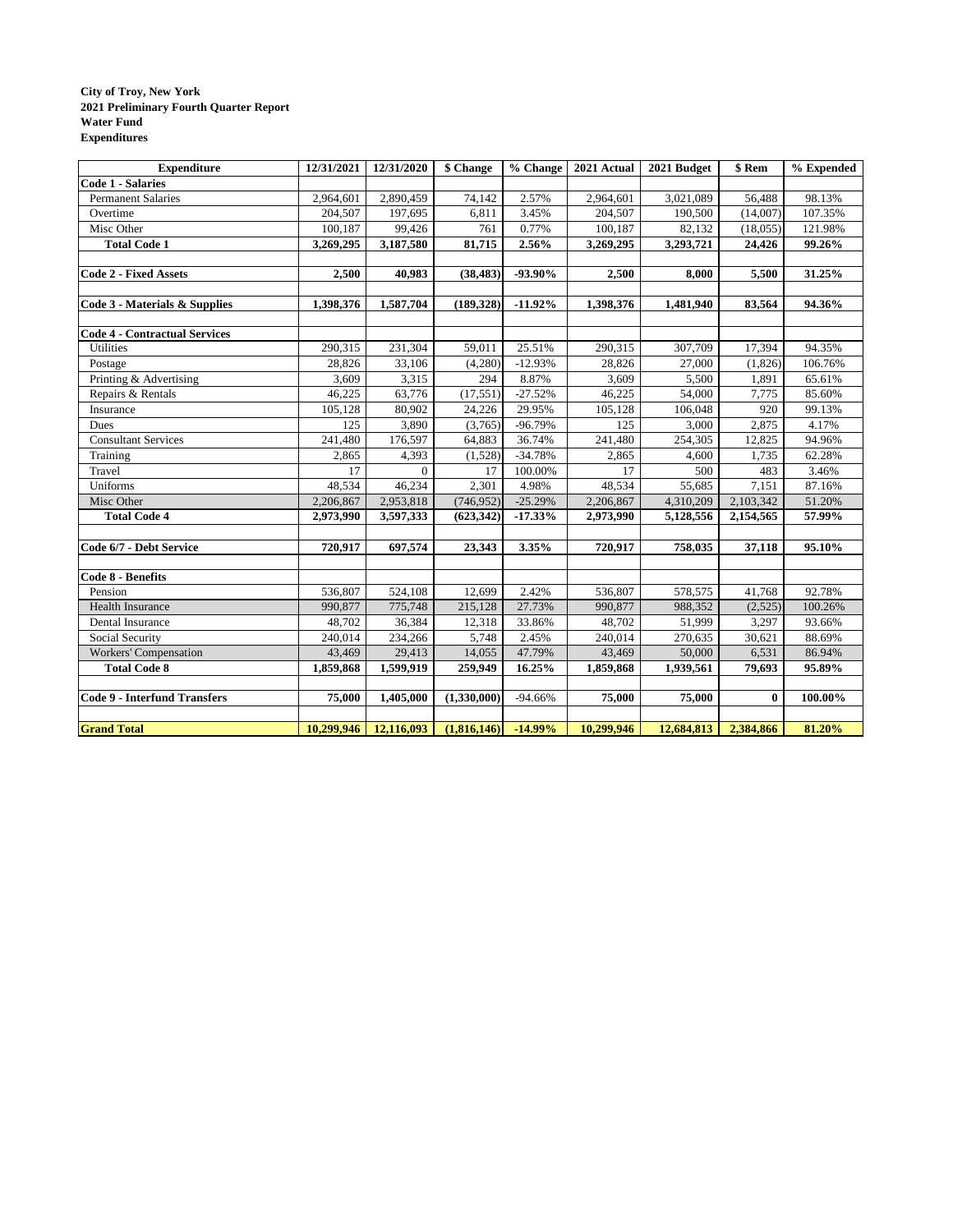**City of Troy, New York Water Fund Recap of Results 2021 Preliminary Fourth Quarter Report**

| <b>Description</b>        | 2021       | 2020       | <b>Difference</b> |
|---------------------------|------------|------------|-------------------|
|                           |            |            |                   |
| <b>Total Revenues</b>     | 12,298,628 | 11,790,609 | 508,019           |
|                           |            |            |                   |
| <b>Total Expenditures</b> | 10,299,946 | 12,116,093 | (1,816,146)       |
|                           |            |            |                   |
| <b>Surplus (Deficit)</b>  | 1,998,682  | (325, 483) | 2,324,165         |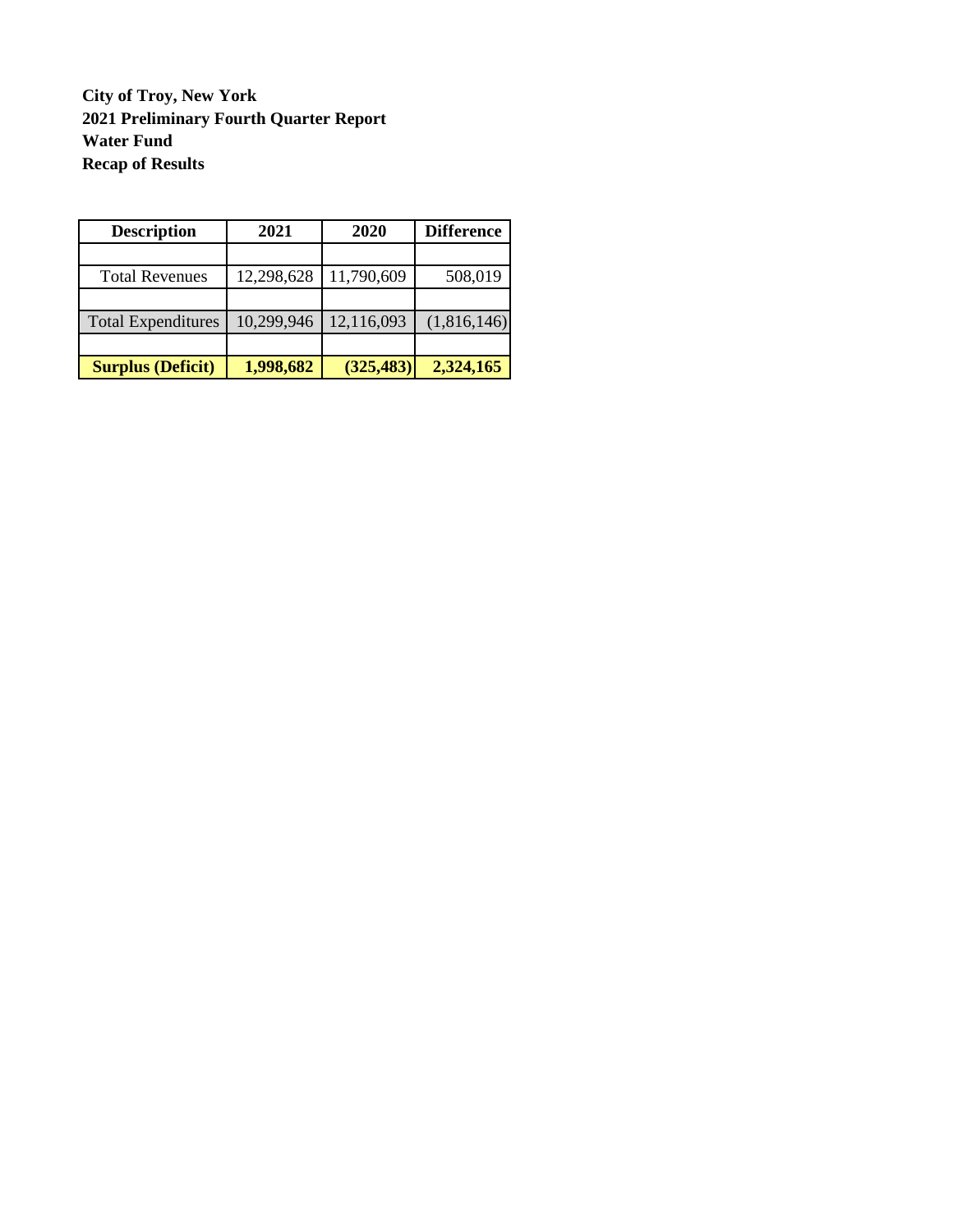### **City of Troy, New York 2021 Preliminary Fourth Quarter Report Sewer Fund Revenues**

| Revenue                    | 12/31/2021 | 12/31/2020 | \$ Change | % Change    | 2021 Actual | 2021 Budget | \$ Diff    | % Achieved |
|----------------------------|------------|------------|-----------|-------------|-------------|-------------|------------|------------|
| <b>Sewer Rents</b>         | 4,121,535  | 3,968,458  | 153,077   | 3.86%       | 4, 121, 535 | 4,500,000   | (378, 465) | 91.59%     |
| <b>Sewer Charges</b>       | 41,177     | 7,061      | 34,116    | 483.20%     | 41,177      | 183,781     | (142, 604) | 22.41%     |
| Use Of Money & Property    | 194,289    | 156,354    | 37,935    | 24.26%      | 194,289     | 150,857     | 43,432     | 128.79%    |
| <b>Interfund Transfers</b> |            | 87,073     | (87,073)  | $-100.00\%$ |             |             |            |            |
| Miscellaneous              | 34,555     | 33,828     | 728       | 2.15%       | 34,555      | 34,595      | (40)       | 99.89%     |
| <b>Total</b>               | 4,391,557  | 4,252,773  | 138,784   | $3.26\%$    | 4,391,557   | 4,869,233   | (477,676)  | 90.19%     |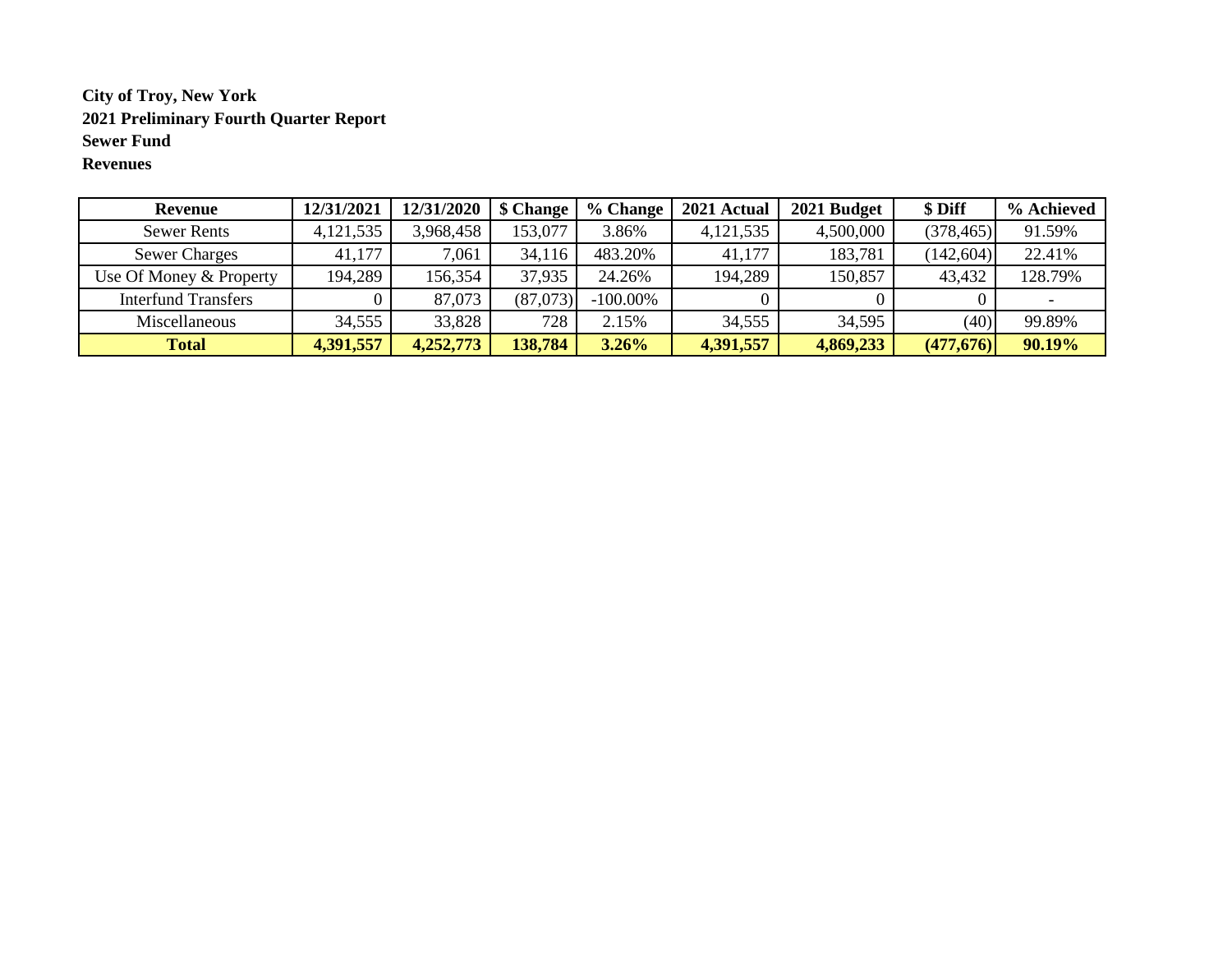# **City of Troy, New York 2021 Preliminary Fourth Quarter Report Sewer Fund Expenditures**

| <b>Expenditure</b>                       | 12/31/2021     | 12/31/2020       | \$ Change      | $\overline{\%}$ Change | 2021 Actual    | 2021 Budget | \$ Rem       | % Expended |
|------------------------------------------|----------------|------------------|----------------|------------------------|----------------|-------------|--------------|------------|
| <b>Code 1 - Salaries</b>                 |                |                  |                |                        |                |             |              |            |
| <b>Permanent Salaries</b>                | 812,807        | 737,507          | 75,300         | 10.21%                 | 812,807        | 857,258     | 44,451       | 94.81%     |
| <b>Temporary Salaries</b>                | $\overline{0}$ | 15,311           | (15,311)       | $-100.00\%$            | $\overline{0}$ | 15,000      | 15,000       | $0.00\%$   |
| Overtime                                 | 61,749         | 72,057           | (10, 309)      | $-14.31%$              | 61,749         | 90,000      | 28,251       | 68.61%     |
| Misc. Other                              | 21,095         | 20,100           | 995            | 4.95%                  | 21,095         | 19,000      | (2,095)      | 111.03%    |
| <b>Total Code 1</b>                      | 895,651        | 844,975          | 50,675         | $6.00\%$               | 895,651        | 981,258     | 85,607       | 91.28%     |
|                                          |                |                  |                |                        |                |             |              |            |
| <b>Code 2 - Fixed Assets</b>             | $\bf{0}$       | $\boldsymbol{0}$ | $\bf{0}$       | $\blacksquare$         | $\bf{0}$       | 10,000      | 10,000       | $0.00\%$   |
| <b>Code 3 - Materials &amp; Supplies</b> | 144,437        | 170,206          | (25,768)       | $-15.14%$              | 144,437        | 275,000     | 130,563      | 52.52%     |
|                                          |                |                  |                |                        |                |             |              |            |
| <b>Code 4 - Contractual Services</b>     |                |                  |                |                        |                |             |              |            |
| <b>Utilities</b>                         | 3,002          | 7,554            | (4, 552)       | $-60.26%$              | 3,002          | 10,900      | 7,898        | 27.54%     |
| Repairs & Rentals                        | 34,130         | 41,257           | (7, 127)       | $-17.28%$              | 34,130         | 40,000      | 5,870        | 85.32%     |
| Insurance                                | 26,282         | 20,225           | 6,057          | 29.95%                 | 26,282         | 22,012      | (4,270)      | 119.40%    |
| <b>Consultant Services</b>               | 133,304        | 508,459          | (375, 155)     | $-73.78%$              | 133,304        | 57,134      | (76, 170)    | 233.32%    |
| Training                                 | $\Omega$       | $\Omega$         | $\overline{0}$ |                        | $\overline{0}$ | 2,500       | 2,500        | $0.00\%$   |
| Uniforms                                 | 3,420          | 3,398            | 22             | 0.65%                  | 3,420          | 10,000      | 6,580        | 34.20%     |
| Due To Other Funds                       | 479,209        | 479,209          | $\overline{0}$ | 0.00%                  | 479,209        | 479,332     | 123          | 99.97%     |
| <b>Total Code 4</b>                      | 679,346        | 1,060,102        | (380, 756)     | $-35.92\%$             | 679,346        | 621,878     | (57, 469)    | 109.24%    |
| Code 6/7 - Debt Service                  | 108,605        | 84,990           | 23,616         | 27.79%                 | 108,605        | 108,606     | $\mathbf{1}$ | 100.00%    |
|                                          |                |                  |                |                        |                |             |              |            |
| <b>Code 8 - Benefits</b>                 |                |                  |                |                        |                |             |              |            |
| Pension                                  | 146,407        | 135,753          | 10,655         | 7.85%                  | 146,407        | 157,374     | 10,967       | 93.03%     |
| <b>Health Insurance</b>                  | 233,972        | 163,738          | 70,234         | 42.89%                 | 233,972        | 233,376     | (596)        | 100.26%    |
| Dental Insurance                         | 11,370         | 7,611            | 3,760          | 49.40%                 | 11,370         | 12,140      | 770          | 93.66%     |
| Social Security                          | 65,829         | 62,340           | 3,489          | 5.60%                  | 65,829         | 75,066      | 9,237        | 87.70%     |
| <b>Worker's Compensation</b>             | 4,805          | 81,386           | (76, 581)      | $-94.10%$              | 4,805          | 45,000      | 40,195       | 10.68%     |
| <b>Total Code 8</b>                      | 462,384        | 450,828          | 11,556         | 2.56%                  | 462,384        | 522,956     | 60,572       | 88.42%     |
|                                          |                |                  |                |                        |                |             |              |            |
| Code 9 - Interfund Transfers             | 55,626         | 1,641,673        | (1,586,046)    | $\blacksquare$         | 55,626         | 2,168,298   | 2,112,672    | 2.57%      |
| <b>Grand Total</b>                       | 2,346,050      | 4,252,773        | (1,906,723)    | $-44.83%$              | 2,346,050      | 4,687,996   | 2,341,946    | 50.04%     |
|                                          |                |                  |                |                        |                |             |              |            |